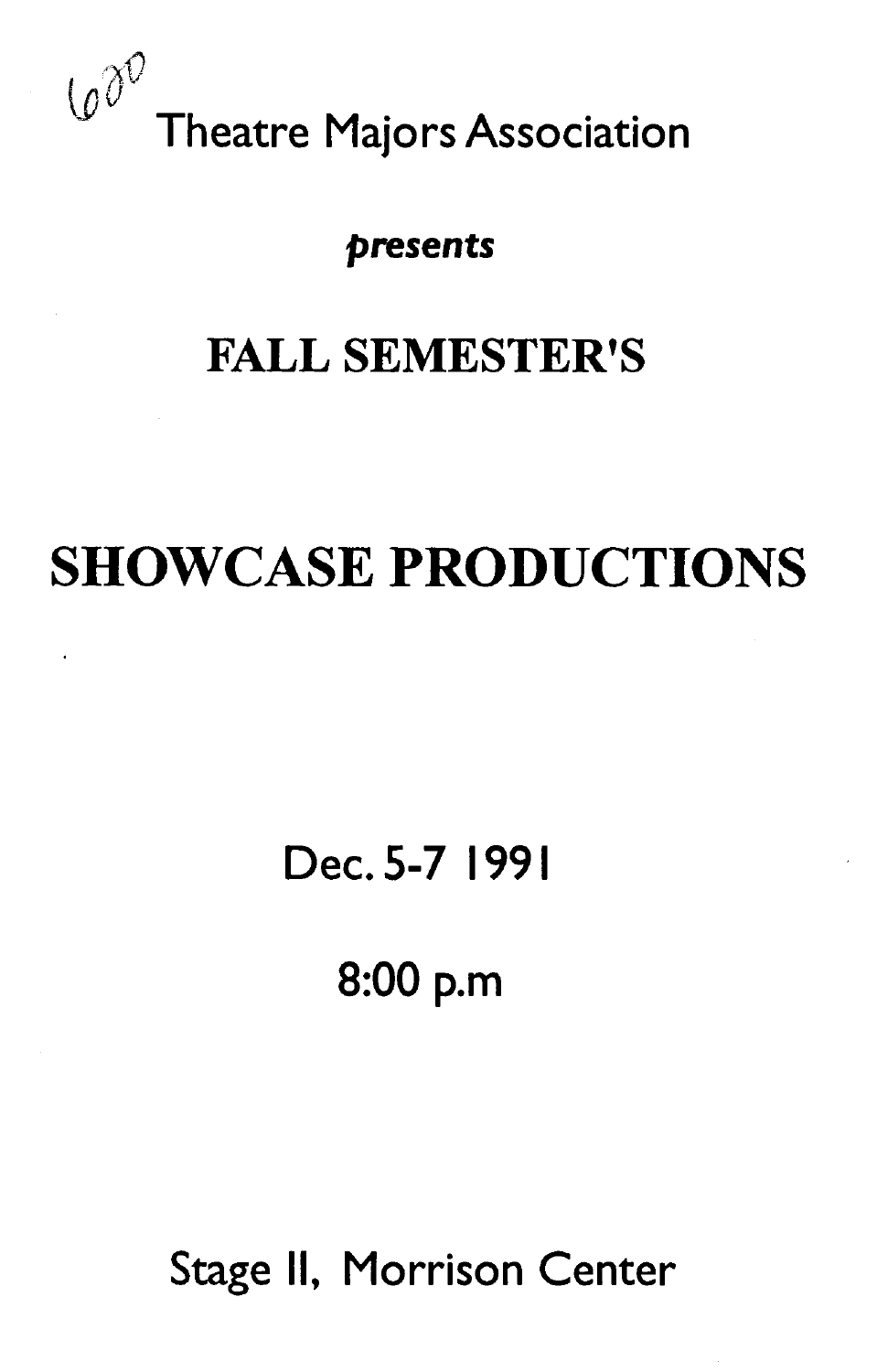## TIRA TELLS EVERYTHING THERE IS TO KNOW ABOUT HERSELF BY MICHAEL WELLER

Cast

Tira Edward, Poof, Loucio, Brute, Tib, and Drummer

Jenna Gline

Vergil Allbery

Directed By Kimberley Boester

Produced by special arrangement with Dramatist Play Service Special Thanks to American Flowers for their help.

### P.C. CABARET: SKETCHES OF POLITICAL CORRECTNESS (NEW PLAY SERIES)

NO, NOT ANIMAL, ORGANIC BEING BY RICK SANCHEZ

> STERILIZING JOHNNY BY JONATHAN SMITH

POWDER NEXT TIME BY KIM BOESTER

CORRECT ME IF I'M WRONG BY JEANETTE ROSS

SHORT-HAND FRIENDSHIP (OR COVER ON A SOUP CAN) BY PHIL ATLAKSON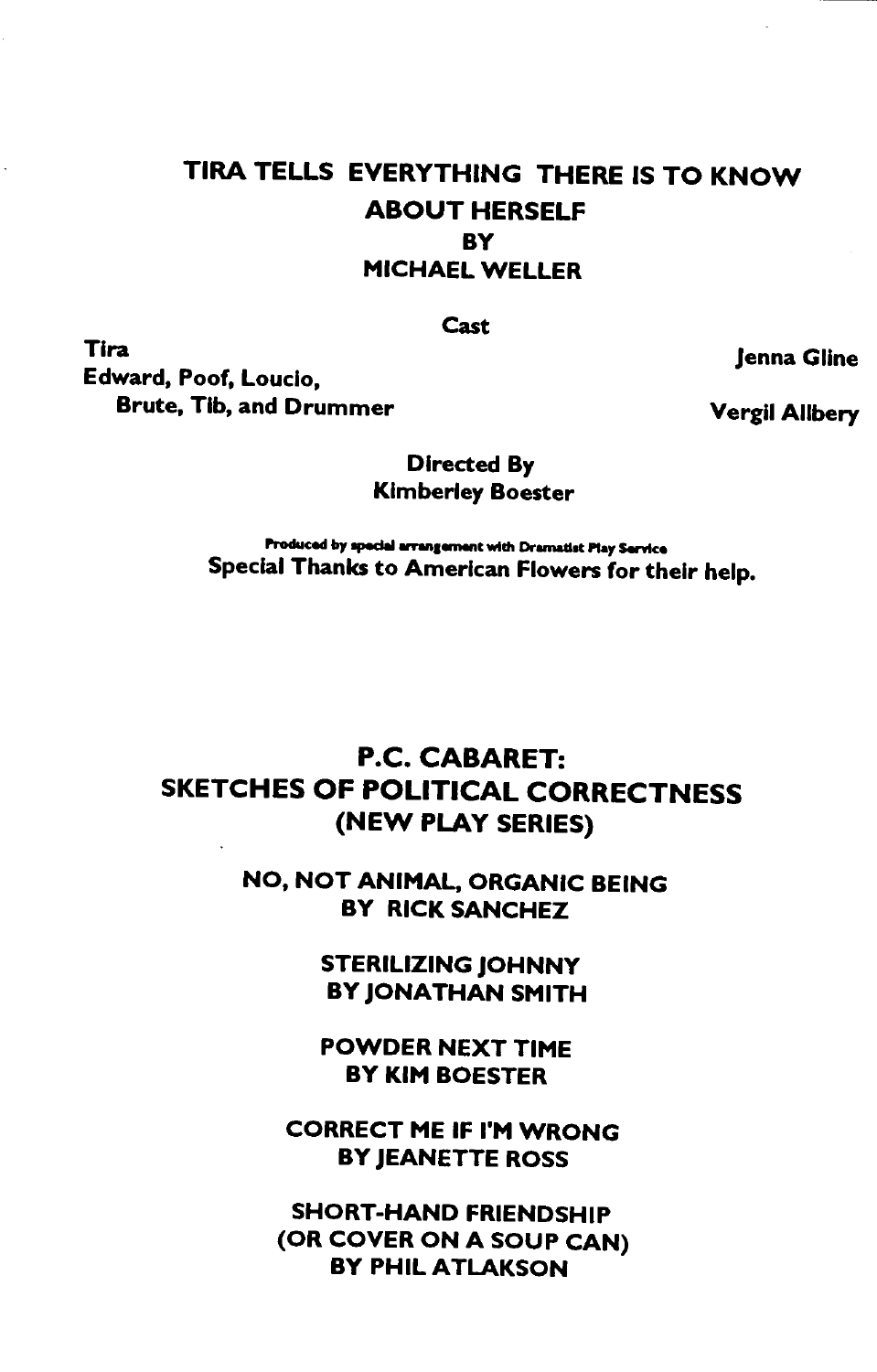#### CHOICES BY MARIANNE DAVIS

#### THE DUKE AND THE DRUNK BY JOSH STARK

GEORGIA ON MY MIND IF I SMOKE BY RICHARD BEAN

IS TAR SMUCK? OR ISHTAR SHMUCK? BY DARIN SUNDBYE

> FOOL SCHOOL BY SHANON GREGORY

THE NEW MOTHER GOOSE BY JEANETTE ROSS

FINAL BURGOMASK CHOREOGRAPHED BY ROBERT G. ANDERSON

## THE COMPANY

Lavelle Gardner

Jenna Gline

Sheri Novak

JacWebb

Jeff Lawrence

Directed by Robert G. Anderson